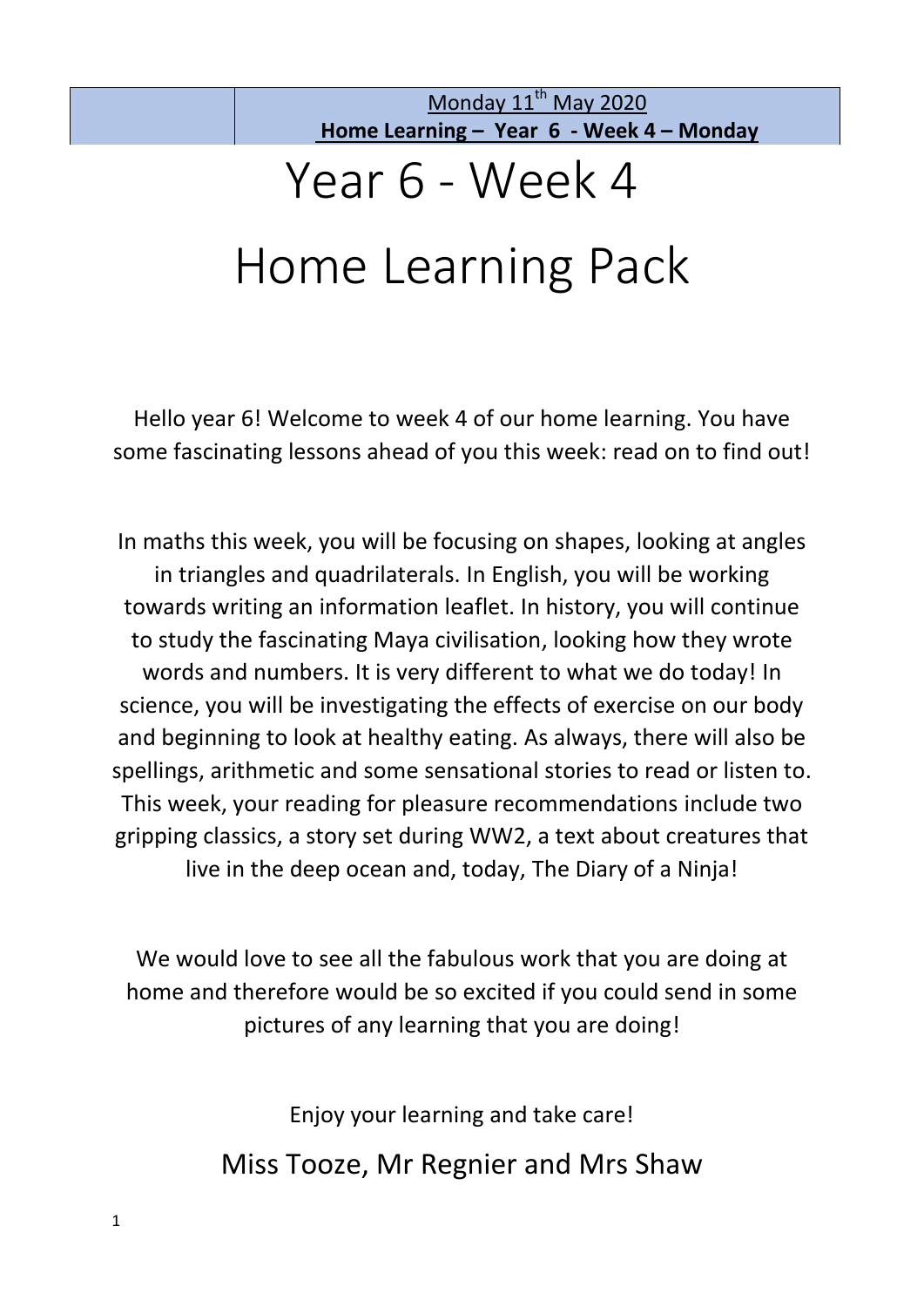| Reading                | Your reading lesson today is bought to you by Mrs Fozzard from the Oak National<br>Academy. In this lesson, you will be looking at understanding words in context.<br>https://www.thenational.academy/year-6/english/information-leaflet-lesson-1-<br>reading-focus-year-6-wk2-1#slide-1<br>We recommend setting aside 45 minutes for this lesson.                                                          |  |  |  |  |
|------------------------|-------------------------------------------------------------------------------------------------------------------------------------------------------------------------------------------------------------------------------------------------------------------------------------------------------------------------------------------------------------------------------------------------------------|--|--|--|--|
|                        |                                                                                                                                                                                                                                                                                                                                                                                                             |  |  |  |  |
| Writing                | Go to page 2 for today's lesson.<br>Top Tip - if you are stuck on any grammar questions, use your CGP books and Rising<br>Stars to revise the topic. Then come back to the question.                                                                                                                                                                                                                        |  |  |  |  |
| Maths                  | Follow the link below to access the lesson. In today's lesson, you will be<br>using algebra and bar models to represent problems and calculate missing<br>angles.<br>https://www.thenational.academy/year-6/maths/find-the-value-of-missing-angles-<br>year-6-wk3-1                                                                                                                                         |  |  |  |  |
| <b>Topic</b>           | We are continuing our work on the Mayans.<br>Turn to pages 3 and 4 to see today's lesson.<br>Today we are learning about<br>How did the Ancient Maya write words?<br>Any work can be completed in your exercise book.                                                                                                                                                                                       |  |  |  |  |
| <b>Fabulous Finish</b> | Don't forget to do at least 30 minutes Reading for Pleasure!<br>We recommend: Diary of a $6th$ Grade Ninja by Marcus Emerson.<br>https://stories.audible.com/pdp/B07XLV7FSM?ref=adbl_ent_anon_ds_pdp_pc_pg-1-cntr-0-4<br><b>Arithmetic: 1) 10% of 1</b><br>2) Half of 0.5<br>3) Simplify 12<br>4) 13, 272 $\div$ 24<br>30<br><b>Spellings:</b> co-own, re-examine, pre-existing, co-ordinate, re-enter, de- |  |  |  |  |
|                        | emphasise, co-operate, ultra-ambitious.<br>The spelling rule: don't forget the hyphen to join the prefix to the root word.                                                                                                                                                                                                                                                                                  |  |  |  |  |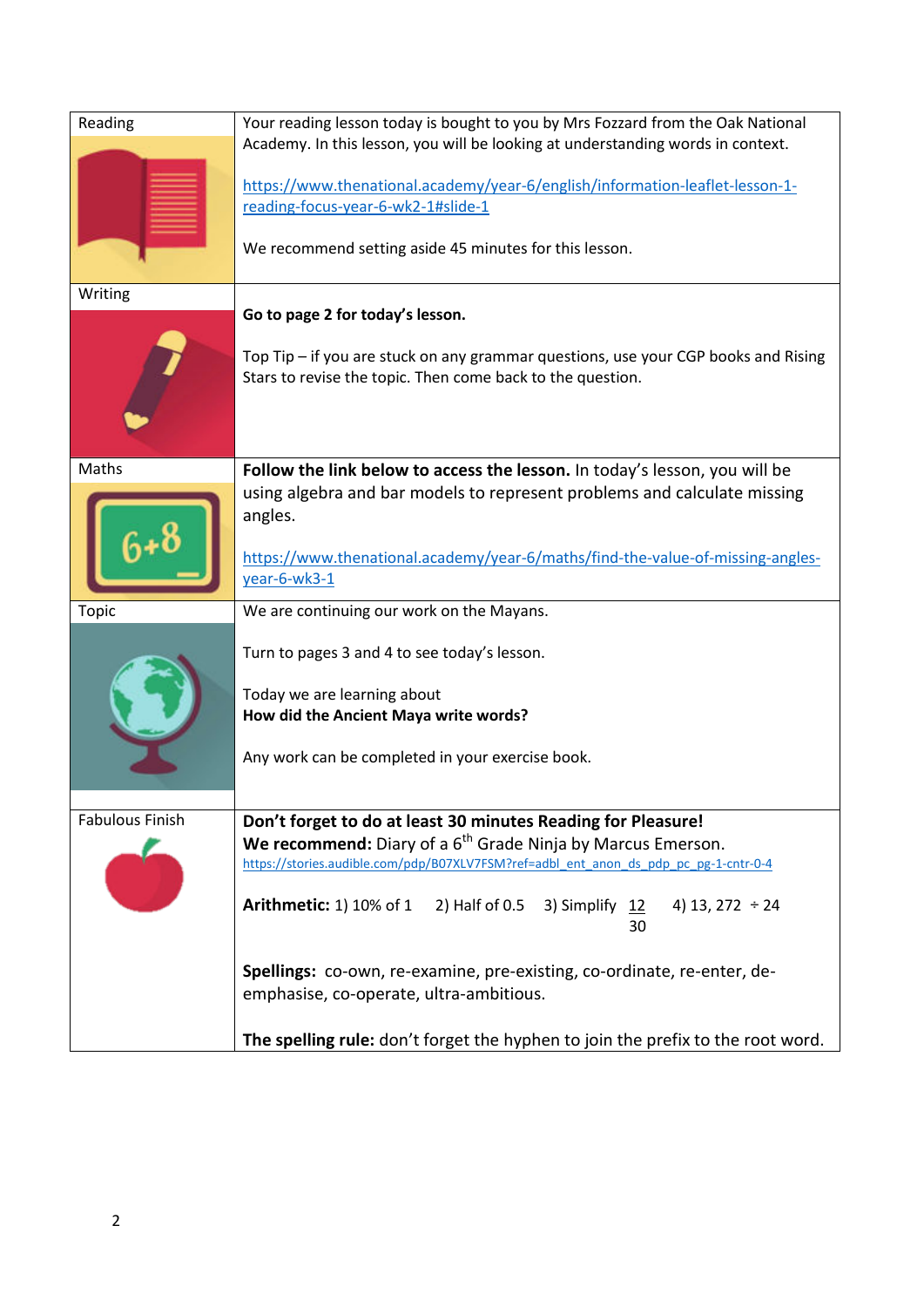## **English**

| each of your words.<br>hot<br>use it as a verb.<br>flood bargain                                                                                                                                                                                             | small<br>heat | angry                 | Write a synonym for these words. Then write sentences using<br>special<br>Write two sentences for each word. First, use it as a noun. Then,                       |  |  |  |  |
|--------------------------------------------------------------------------------------------------------------------------------------------------------------------------------------------------------------------------------------------------------------|---------------|-----------------------|-------------------------------------------------------------------------------------------------------------------------------------------------------------------|--|--|--|--|
|                                                                                                                                                                                                                                                              |               |                       |                                                                                                                                                                   |  |  |  |  |
|                                                                                                                                                                                                                                                              |               |                       |                                                                                                                                                                   |  |  |  |  |
|                                                                                                                                                                                                                                                              |               |                       |                                                                                                                                                                   |  |  |  |  |
| <b>Rewrite this passage in the future tense.</b> I go to the shop on<br>Monday. It is raining, so I take my spotty umbrella and wear my<br>matching coat. I browse for a while and buy some chocolate<br>and a magazine. I get home and curl up on the sofa. |               |                       |                                                                                                                                                                   |  |  |  |  |
|                                                                                                                                                                                                                                                              |               |                       |                                                                                                                                                                   |  |  |  |  |
|                                                                                                                                                                                                                                                              |               | complete my homework. | Circle the modal verbs in these sentences.<br>a) Tomorrow, I might go to the cinema although I know I should<br>b) Sarah will make it to the end of the marathon. |  |  |  |  |

### **Topic**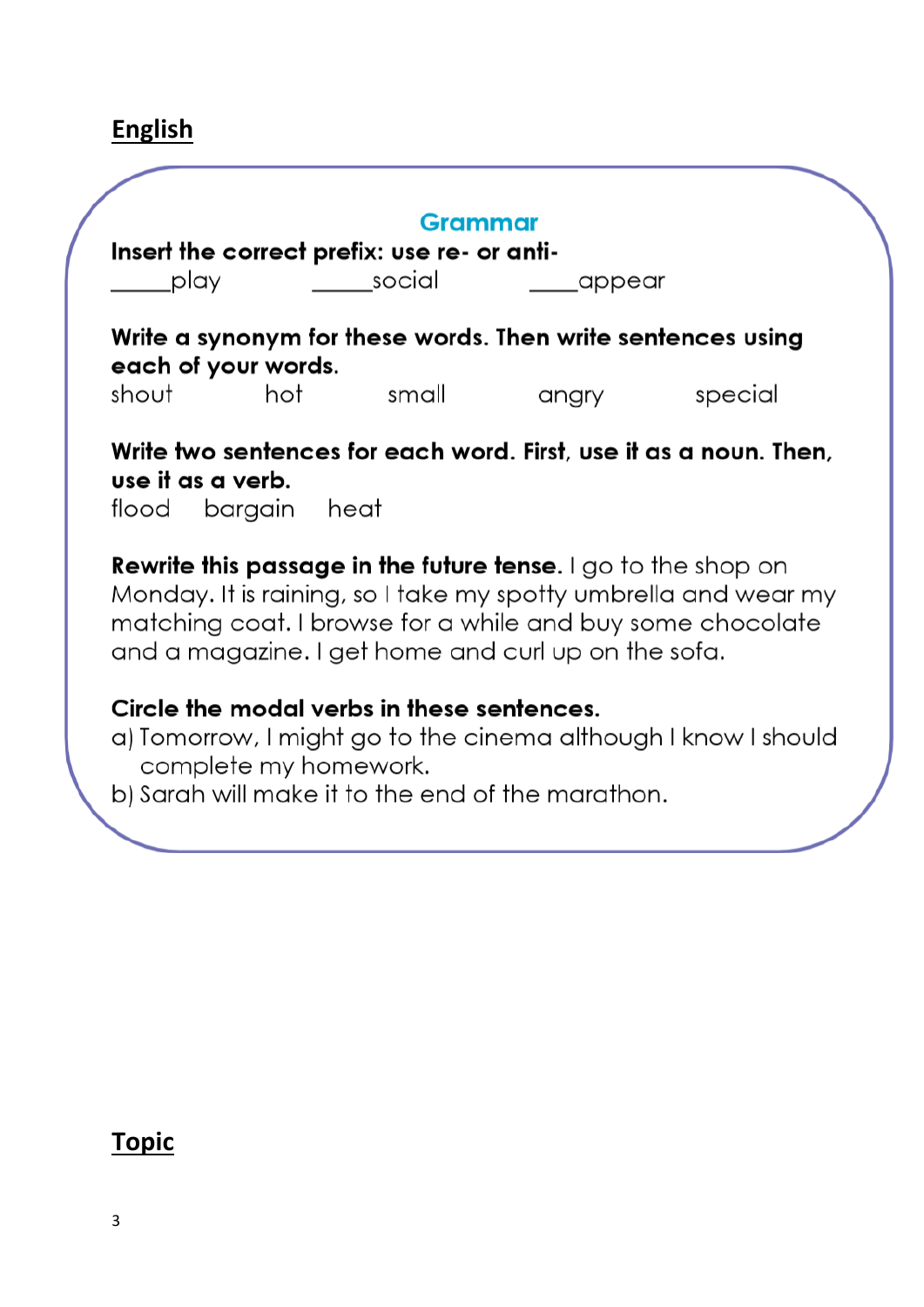#### **How did the Ancient Maya write words?**

The Maya were the **only people in Mesoamerica** to develop a written language. They did not write using letters or an alphabet – as the we know the Romans and Greeks did – but instead wrote using **glyphs**.

Glyphs are a way of **writing using pictures**. Some of the glyphs are a whole word and some are part of a word. Archaeologists have discovered over 800 different glyphs but unfortunately, we have not been able to **decipher** them all yet.

The Maya carved their glyphs into stone but also wrote them down on long sheets of paper made from bark or leather. These sheets could be folded up to make books – a Maya book is called a **codex or codices** for more than one.

Hundreds of years ago, **European invaders** from Spain discovered the Maya codices and thought they were evil. They burned them. Unfortunately, this means that much of the Maya writing was lost and **only four codices remain today**. We can still however find many examples of Maya writing on the walls of tombs and see carvings on pyramids and temples.



The Ancient Maya did not have glyphs that relate exactly to all of our sounds and syllables (and they confusingly had different ones for the same sounds) but we can still make words that sound like modern words - such as our names!

If your name was Anna, you would have the choice of these symbols for 'a' and for 'na'. You could put them together in one block shape and it would say 'Ana' which isn't quite Anna but it's close!